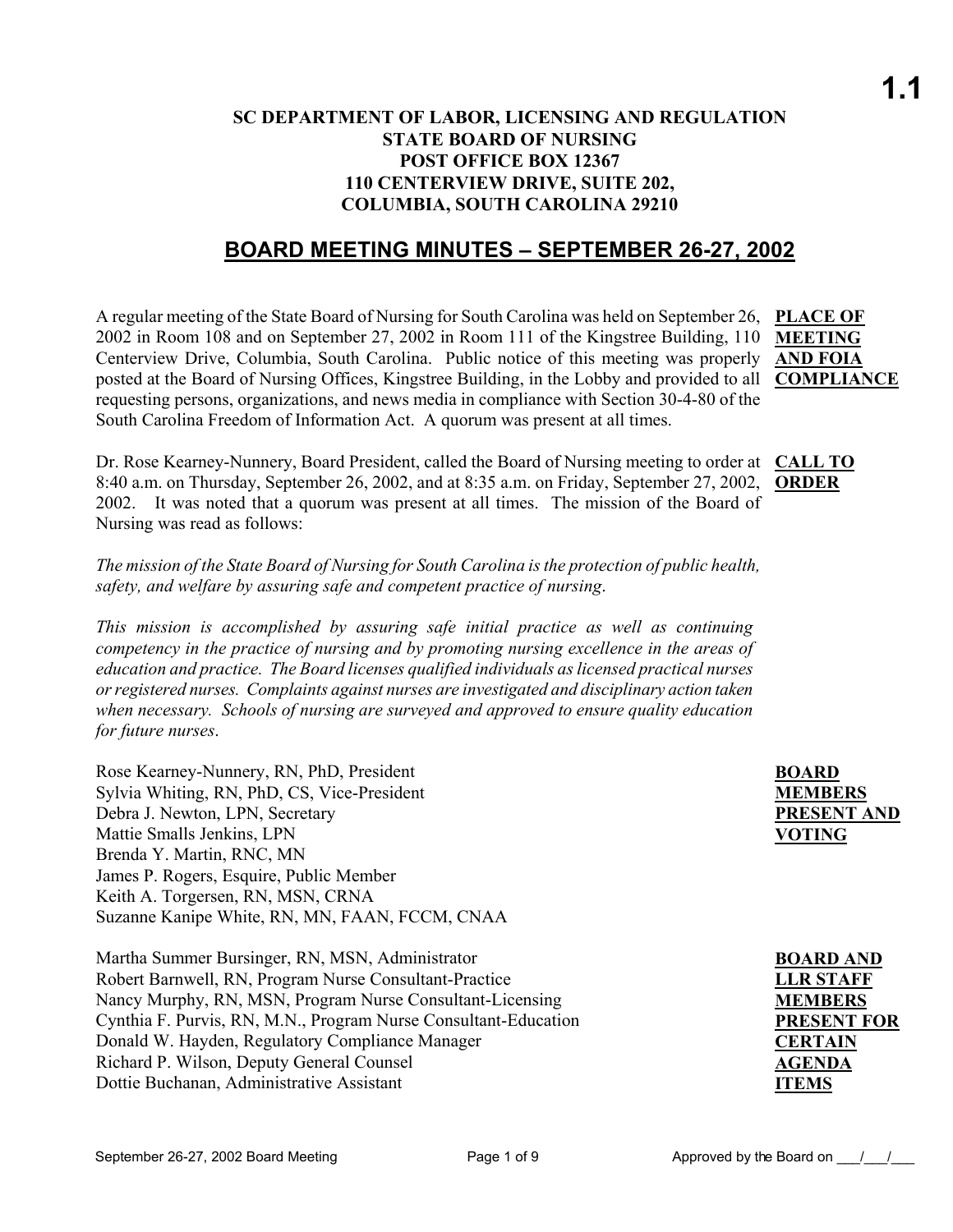A motion was made to approve the agenda as presented. The motion received a second. The **APPROVAL OF**  motion carried unanimously. **AGENDA**

The following items were presented on the consent agenda:

- *2.1a Licensure Statistics*
- *4.1 Recovering Professionals Program Update Jack White*
- *4.2 Colleagues in Caring Renatta Loquist*
- *5.1 Summary Statistics on Advanced Practice*
- *5.2 Minutes of NPSC August 22, 2002*
- *5.3 Recommended Policy on Nursing Practice and Standards Committee*
- *5.4 Recommended APRN Random Audit Letter for Implementation February 2002*
- *5.5 Recommended Membership Appointment for NPSC*
- *6.1 Approval of August 8, 2002 Disciplinary Review Committee (DRC) Minutes*
- *6.2 Approval of August 27, 2002 Investigative Review Committee (IRC) Minutes*
- *6.3 Unlicensed Practice*
- *7.1 For Information: Deans & Director's Letter to SC Commission on Higher Education*
- *7.4a For Information: NCLEX-RN Summary Statistics for April 1 to June 30, 2002*
- *7.4b For Information: NCLEX –PN Summary Statistics for April 1 to June 30, 2002*
- *8.1 For Ratification: Licensure Recommendations*
- *8.2 For Information: Licensure Announcements*
- *8.3 Non-Routine Endorsement Application Documentation*

A motion was made to adopt the Consent Agenda with the removal 2.1b - For Information: Disciplinary Process; 2.5a - Approval of June 2002 Advisory Committee on Nursing Minutes; 2.5b - Approval of August 2002 Advisory Committee on Nursing Minutes and 2.5c - Advisory Committee on Nursing Purpose and Rules*.* The motion received a second. The motion carried unanimously. **MOTION**

Minutes of the July 25-26, 2002 Regular Board Meeting and September 6, 2002 Conference Call Board Meeting were presented to the Board for review and approval. **APPROVAL OF MINUTES**

A motion was made to approve the July 25-26, 2002 Regular Board Meeting Minutes with editorial **MOTION** changes. The motion received a second. The motion carried unanimously.

A motion was made to approve the September 6, 2002 Conference Call Board Meeting Minutes as MOTION presented. The motion received a second. The motion carried unanimously.

#### **ADMINISTRATOR'S REPORT**

#### Mutual Recognition Via The Nurse Licensure Compact

Dr. Kearney-Nunnery, Ms. Bursinger and Ruby B. McClain, Assistant Deputy Director have met with Rita McKinney, Director of the South Carolina Department of Labor, Licensing and Regulation (SC LLR) regarding the National Council of State Boards of Nursing's Mutual Recognition via the Nurse Licensure Compact. They discussed the pros and cons of the Compact for South Carolina. Ms. McClain will provide additional information to Ms. McKinney for her consideration.

#### Continued Competence

Ms. Bursinger presented information on continued competency with several recommendations for consideration including combinations of practice hours and continuing education. Board members stated that new requirements for continued nursing competence need to be objective, streamlined, and not cause burdens on nurses, employers or board staff. The Board discussed several ways of measuring continued competence including peer review, practice portfolios, continued education,



**APPROVAL OF** 

**CONSENT AGENDA**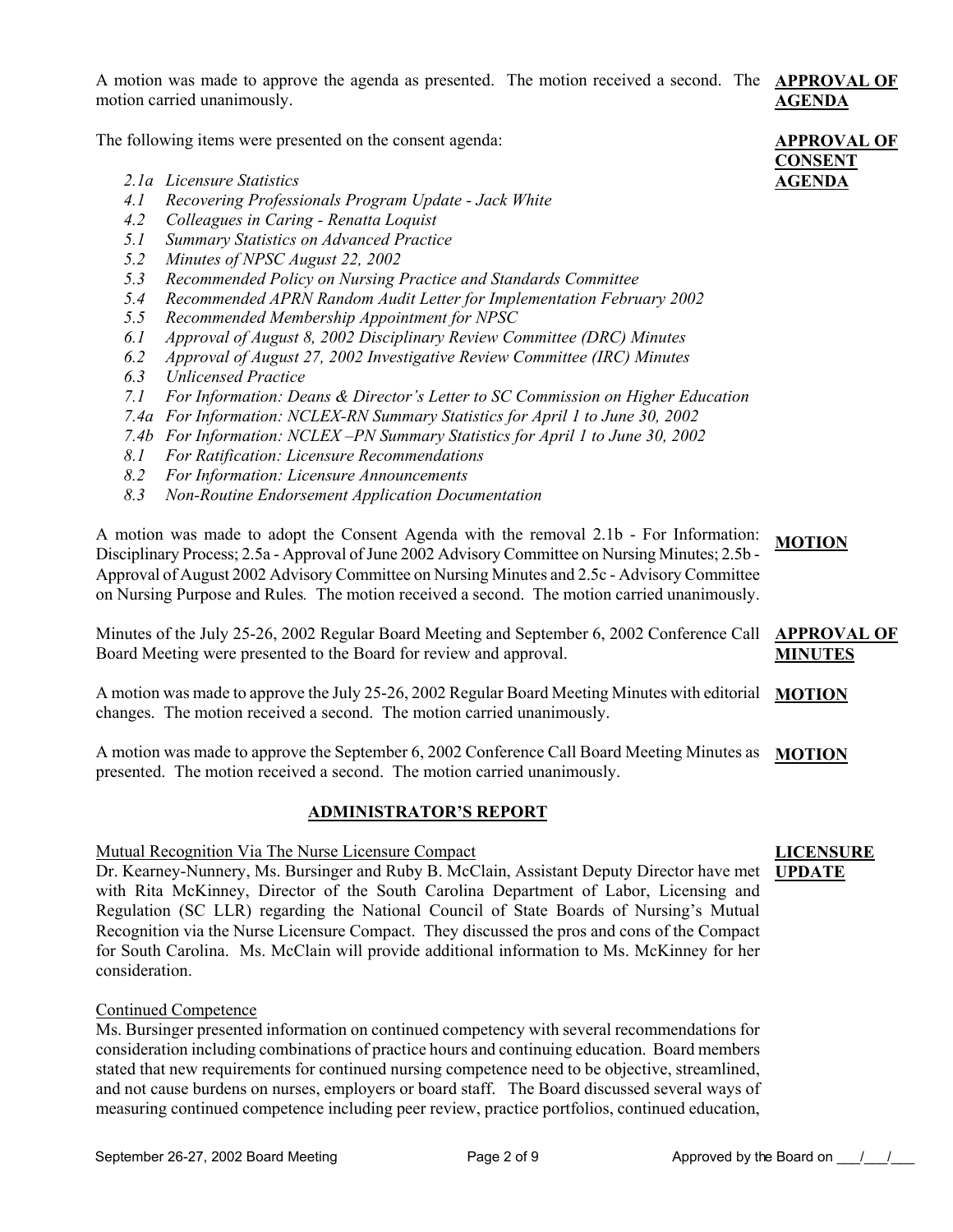refresher courses, competency examinations, minimal practice hours, academic courses, specialty certifications and various combinations.

A motion was made to use practice portfolios as the continued competency requirement. The **MOTION** motion did not receive a second and failed.

A motion was made for a task force to develop a formal proposal for options for measuring **MOTION** continuing competency for Board review and approval at the Conference Call to be held on October 22, 2002. The motion received a second. The motion carried unanimously.

Mr. Rogers, Ms. Newton and Ms. White from the Board and Ms. Bursinger and Ms. Murphy from board staff will serve on the task force with Dr. Kearney-Nunnery consulting.

#### 960 Hour Requirement

Ms. Bursinger reported that staff has recently received applications for endorsement from nurses without the required 960 practice hours whose licenses are on inactive status in other states. Licensure endorsement in South Carolina requires a current license in another state. One of the applicants without the required 960 practice hours wishes to re-take the NCLEX to receive a license in our state; however, the school has now closed and she cannot obtain her transcripts to submit with her application to test.

A motion was made to allow staff to consider verification of a previous license from an equivalent state as satisfactory evidence of education as required in Regulations  $91-13(c)(6)$  and  $91-15(c)(6)$ . The motion received a second. The motion carried with one nay vote.

#### Disciplinary Process

A motion was made to go into executive session to receive legal counsel regarding the Panel Hearings, Investigative Review and Disciplinary Review Committees. The motion received a second. The motion carried.

A motion was made to return to public session. The motion received a second. The motion carried unanimously. **MOTION**

A motion was made to remove all current board members from the pool of hearing officers for panels, Investigative Review Committee and Disciplinary Review Committee. The motion received a second. The motion carried unanimously.

#### Professional Remediation Enhancement Partnership (PREP)

Ms. Bursinger reported that the S.C. Department of Mental Health has signed the Professional Remediation Enhancement Partnership (PREP) Memorandum of Understanding. Ms. Bursinger has spoken with James Walker of the S.C. Hospital Association regarding PREP. Mr. Walker has agreed to speak with some of the hospitals about this project. PREP will be discussed at the Citizens' Advocacy Center Annual Meeting in November 2002.

#### Citizens' Advocacy Center Meeting

Ms. Bursinger, Ms. Martin and Mr. Hayden will attend the Citizens' Advocacy Center Annual Meeting in November 2002 and report to the Board at their next meeting.

#### Social Security Number Requirement

The National Council of State Boards of Nursing (NCSBN) reported that 44 member boards currently require a social security number for licensure. This requirement is often a point of concern for foreign applicants and their employers. Obtaining a United States social security number **OF NURSING**  continues to be a problem for foreign nurses. Federal and South Carolina laws require the South **(NCSBN)**



# **MOTION**

# **MOTION**

**MOTION**

#### **SPECIAL PROJECTS**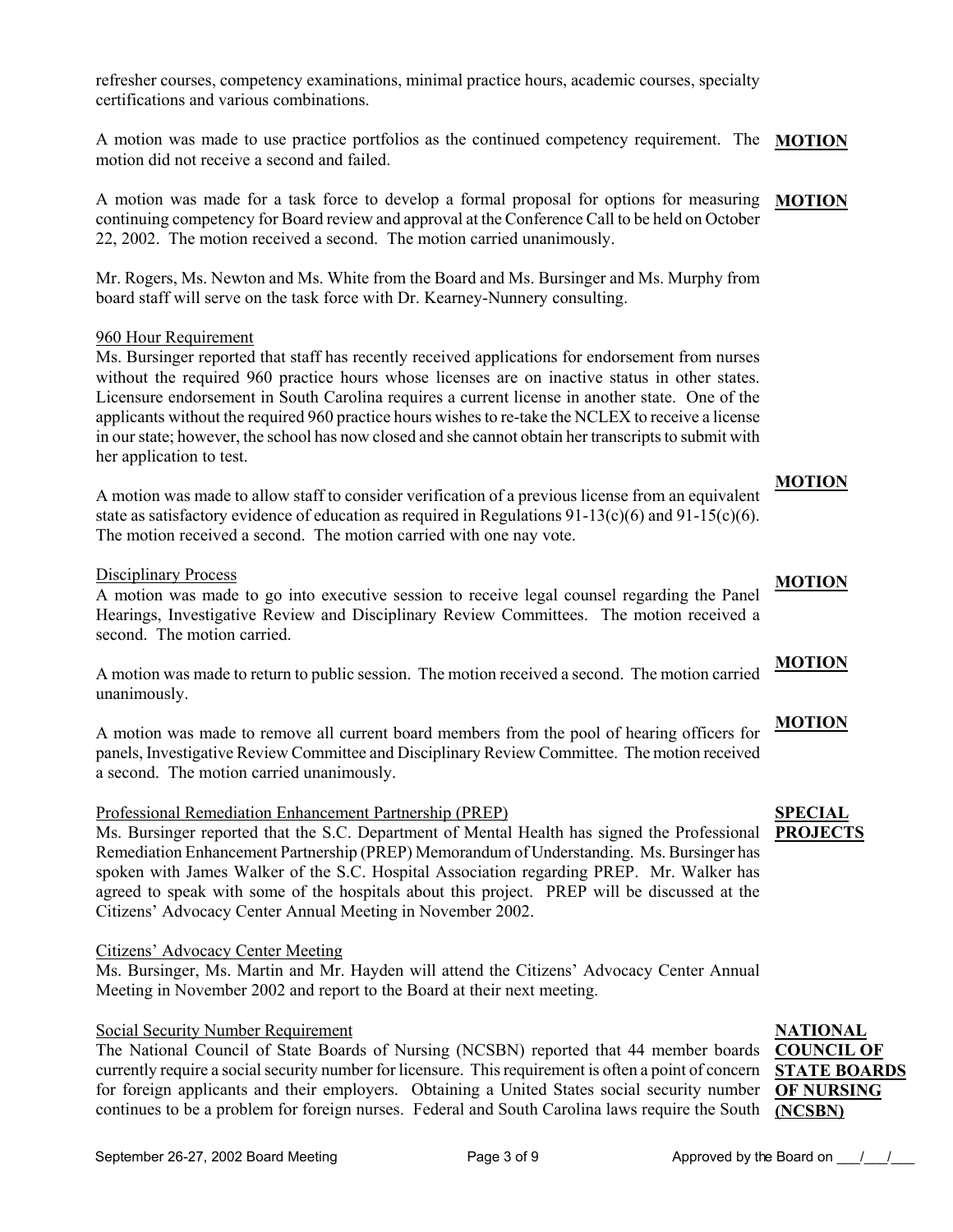Carolina Board of Nursing to obtain social security numbers to issue a nursing license. The NCSBN (NCSBN) will be discussing this issue with the U.S. Social Security Administration.

#### NCLEX - International Testing

There was much discussion at Delegate Assembly and the vote to allow international testing was very close. International testing is designed to make the process to take the NCLEX for foreign education candidates more efficient. It is not intended to solve the nursing shortage in the United **States**.

#### Uniform Advanced Practice Registered Nurse Compact

The Uniform Advanced Practice Registered Nurse Compact was approved at the Delegate Assembly. They discussed medication schedules and continued competency.

Ms. Bursinger reported that the Advisory Committee on Nursing (ACON) is currently reviewing their Purpose, Rules and Procedures and will present them to the Board for approval along with an updated membership list.

Roger A. Ray, M.D., President of the South Carolina Board of Medical Examiners appeared before the Board of Nursing to discuss issues concerning both board and fulfilling the requirements in both the *Medical Practice Act* and the *Laws Governing Nursing in South Carolina* for the president (or their designee) of each board to provide consultation to and appear before the other board at least twice annually.

Mr. Barnwell reported that a review of the Medical University of South Carolina (MUSC) procedures have dispelled many of his concerns regarding Extracorporeal Membrane Oxygenation (ECMO.) The Board of Medical Examiners and Respiratory Care Practitioners Committee will obtain guidance from the S.C. Department of Environmental Control regarding compliance with their regulations in this area. A representative from MUSC assured the Board that nurses are providing nursing care, not respiratory care practitioners, but felt that respiratory care practitioners can supplement the team to expand service. The physician not a registered nurse delegates the practice of respiratory care. This issue will be discussed at the October 2002 Board of Medical Examiners Meeting.

Mr. Barnwell appeared before the Board of Medical Examiners at their last meeting to discuss endoscopy performed by advanced practice registered nurses (APRN). Dr. Ray stated that the Board of Medical Examiners has questions about the credentialing in that area and does not feel that it is appropriate for APRNs at this time. Current law requires scope of APRN practice to be agreed upon by both the Board of Medical Examiners and the Board of Nursing. A regular forum is needed to create a list of procedures that APRNs may not perform rather than what they can perform. An example would be to bring into line cosmetic Botox injections and laser advisory opinions.

Dr. Ray reported that Draft 25 of the APRN revisions was very different from previous ones. Major changes need to be carefully reviewed. New items in this draft included deleting limit on number of APRNs supervised by a physician while keeping the mileage restriction. The law allows further distance with board approval. Dr. Ray stated that adding podiatrists would limit the APRNs practice to the legal and practical limits of podiatry. Expansion of prescriptive authority for controlled substances will be discussed at the October Board of Medical Examiners Meeting.

Dr. Ray thanked the Board of Nursing members and staff for the work the boards have done together and the open communication between the boards.

At a recent meeting, the Board of Pharmacy administrator requested that Ms. Bursinger ask **BOARD OF**  advanced practice registered nurses (APRN) with prescriptive authority to write their prescriptions **PHARMACY**

#### **ADVISORY COMMITTEE ON NURSING**

#### **BD OF MEDICAL EXAMINERS – ROGER RAY, PRESIDENT**

#### **ECMO**

**APRN PRACTICE**

### **APRN DRAFT #25**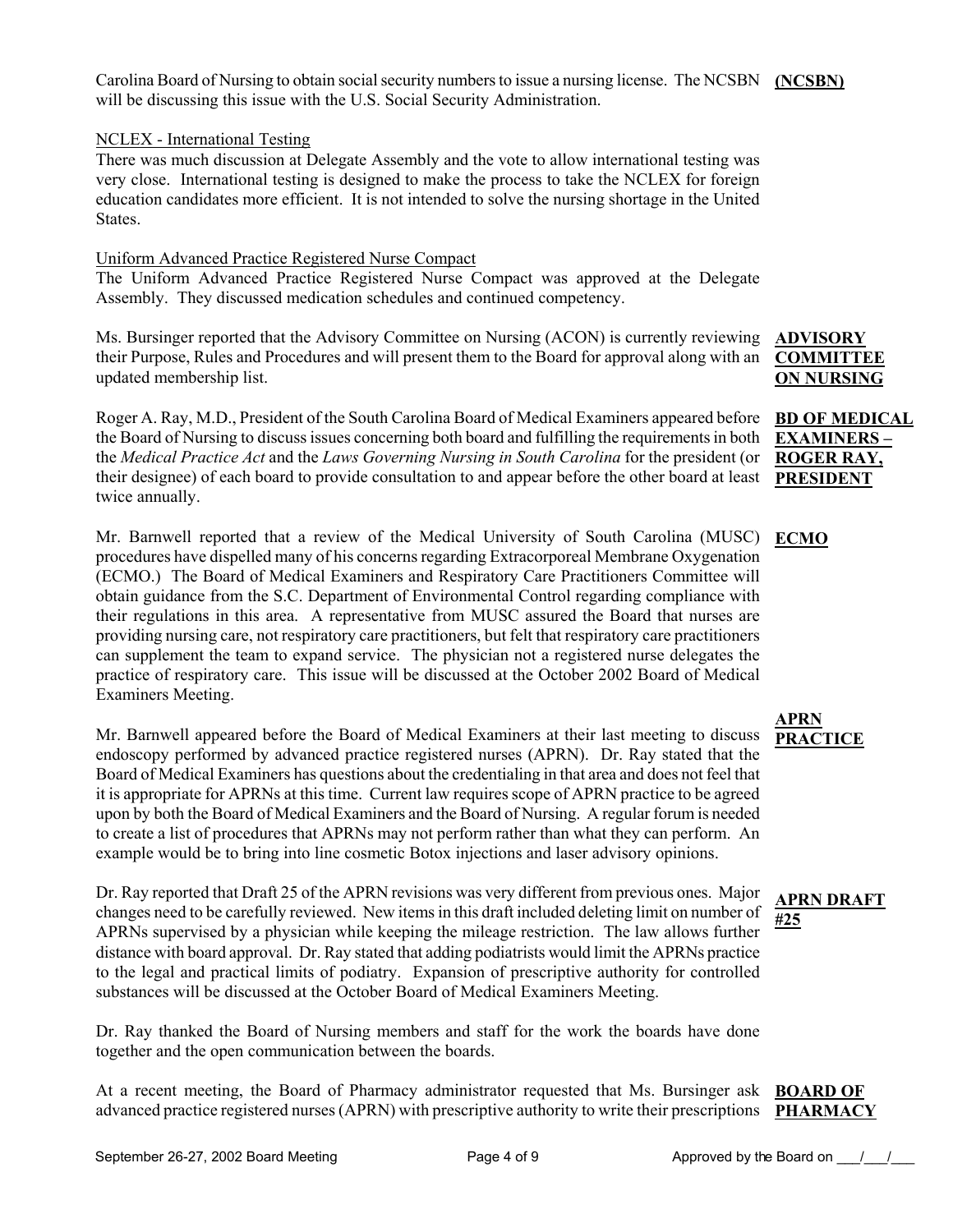more clearly. They reported that pharmacists are having trouble reading the handwriting on some PHARMACY prescriptions and that at times it is difficult to contact practitioners to confirm the prescriptions. The Board of Pharmacy Administrator said that APRNs are not being singled out. They are asking all prescribing practitioners to make this effort.

#### **PRESIDENT'S REPORT**

Board President Dr. Kearney-Nunnery appointed Board Members Brenda Martin and Keith Torgersen to serve on the Nominating Committee for 2003 Board of Nursing Officers. The Committee will present a list of nominations at the November 21-22, 2002 Board Meeting. **NOMINATING COMMITTEE – 2003 OFFICERS**

The 2003 Meeting Calendar of the Board, Advisory Committee on Nursing, Disciplinary Review Committee, Investigative Review Committee, Nursing Practice and Standards Committee, National Council of State Boards of Nursing Mid-Year and Annual Delegate Assembly as well as full evidentiary hearings was presented for review and approval. The Board asked that the May 28, 2003 Planning Retreat be added to the calendar.

A motion was made to approve the 2003 Board of Nursing Calendar with the addition of the May 28, 2003 Planning Retreat. The motion received a second. The motion carried unanimously.

#### **REPORTS/UPDATES**

Stephanie Burgess appeared before the Board to provide an update on the revisions to the advanced practice registered nurse (APRN) portion of the nurse practice act. Ms. Burgess reported that the draft has not been approved or endorsed by all groups. Comments received were included in the revisions. Mr. Wilson's assistance will be required regarding statutory language in some areas. This draft included: 1) Physicians retain supervision of APRNs. Retained current references to collaboration currently in the Nurse Practice Act; 2) Expansion of controlled substances to include schedules III - V. Classifications of controlled substances to be stipulated in the written scope of practice guidelines and would vary from practice setting to practice setting; 3) Replace protocols with written scope of practice guidelines developed by the APRN and the physician. This process is similar to what is required now for protocol development; 4) Replace official recognition with APRN licensure; 5) APRN licensure to be based on credentials, not employment setting; 6) Duplicate prescriptions are eliminated but prescriptions continue be documented in the patient's record; 7) Separate definitions for nurse practitioner (NP), certified nurse midwife (CNM), clinical nurse specialist (CNS), and certified registered nurse anesthetist (CRNA.); 8) CNSs, who do not prescribe medication, do not need to apply for APRN licensure. No change from current language; 9) After December 31, 2003, CRNAs must have a master's degree in anesthesia; 10) Delete terms "extended" and "delegated;" 11) Added language that stipulates that APRNs (NP, CNM, and CNS) who fail to use competent judgment regarding prescriptive authority are subject to discipline: 12) Added podiatrist to the group of physicians who can work with APRNs; and 13) Deleted the number requirement of APRNs supervised by a physician. Kept the mileage requirement. The Committee may consider full time employees (FTE) in regards to the number of APRNs supervised.

Ms. Burgess is scheduled to appear on October 30, 2002 at the S.C. Board of Medical Examiners Meeting to discuss the latest APRN draft and will report at the November 2002 Board of Nursing meeting.

Mr. Wilson introduced Mary Law who is assisting legal counsel and board staff with the revisions to the Nurse Practice Act. The current draft of the nurse practice act is being reviewed and edited. The edited draft will be presented to the committee and staff for further review and revision in the

#### **NURSE PRACTICE ACT REVISION**

**APPROVAL OF 2003 BOARD & COMMITTEE MEETING** 

**MOTION**

**DATES**

#### **APRN DRAFT 25**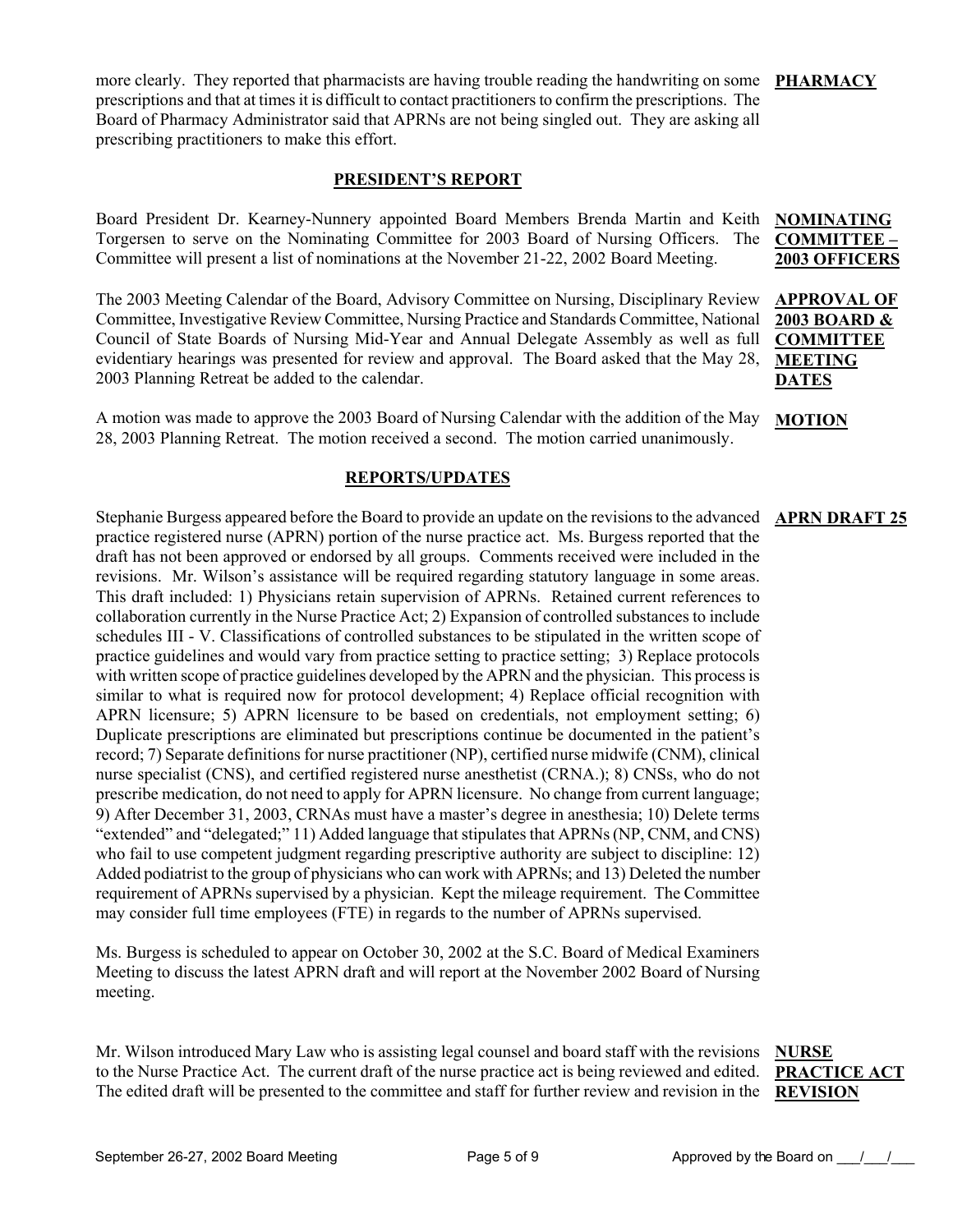Ms. Martin reported that the task force would meet on the recommendations from the Unlicensed UAP TASK Assistive Personnel (UAP) Summit held in October 2001 and to clarify the tasks based on comments from the summit before making recommendations to the Board. They will also review delegation. This will be a separate effort from the practice act revision.

### **PROGRAM NURSE CONSULTANT – PRACTICE**

Advisory Opinions #10a/10b, #17, #28, and #35 have been reviewed and revised by the Nursing **RECOMMENDE** Practice and Standards Committee and were submitted for Board review and approval. Advisory Opinion #43 is a new opinion presented to the Board for review and approval.

#### Advisory Opinion #10a/10b

The revision to Advisory Opinion #10a/10b allows the discontinuance of patient controlled analgesic (PCA) pump therapy by a licensed practical nurse (LPN) but does not extend their scope with patient controlled analgesia. Changes also limit the LPN practice by not allowing the administration of chemotherapeutic agents, which in current practice means chemical agents used in oncology. Advisory Opinion #10b now includes guidance, which previously appeared in Advisory Opinion #35. The supplemental cardiovascular invasive devices chart is also being revised, but finalization awaits approval of these advisory opinions for consistency.

A motion was made to send Advisory Opinions #10a and #10b back to Committee for resolution **MOTION** concerning LPN practice with central lines. The motion received a second. The motion carried unanimously.

### Advisory Opinion #17

The revision to Advisory Opinion #17 reflects that ½% Xylocaine is often not available and has been replaced by 1% in current practice. The Committee recommends that actual medication dosages not be addressed in advisory opinions; therefore, the concentration of Xylocaine has been deleted.

A motion was made to approve the revisions to Advisory Opinions #17 as presented. The motion received a second. The motion carried unanimously.

### Advisory Opinion #28

The revision to Advisory Opinion #28 includes the deletion of the requirement for one year of LPN practice experience. The one year practice experience has been removed from all other advisory opinions. The Committee believes skill competency must be evaluated regardless of the years of practice, and that training and demonstrated competence exceed any requirement for one year's experience. No other changes were made.

A motion was made to approve the revisions to Advisory Opinions #28 as presented. The motion received a second. The motion carried unanimously.

#### Advisory Opinion #35

The revision to Advisory Opinion #10b included the incorporation of practice guidance related to starting intravenous infusions and administering intravenous medications from Advisory Opinion #35. This advisory Opinion now addresses only the additional acts of LPNs for charge duty and practice in intensive care units.

A motion was made to approve revisions to Advisory Opinions #35 with an editorial change. The **MOTION**motion received a second. The motion carried unanimously.

# **FORCE**

# **D NEW/REVISED ADVISORY OPINIONS**

## **MOTION**

#### **MOTION**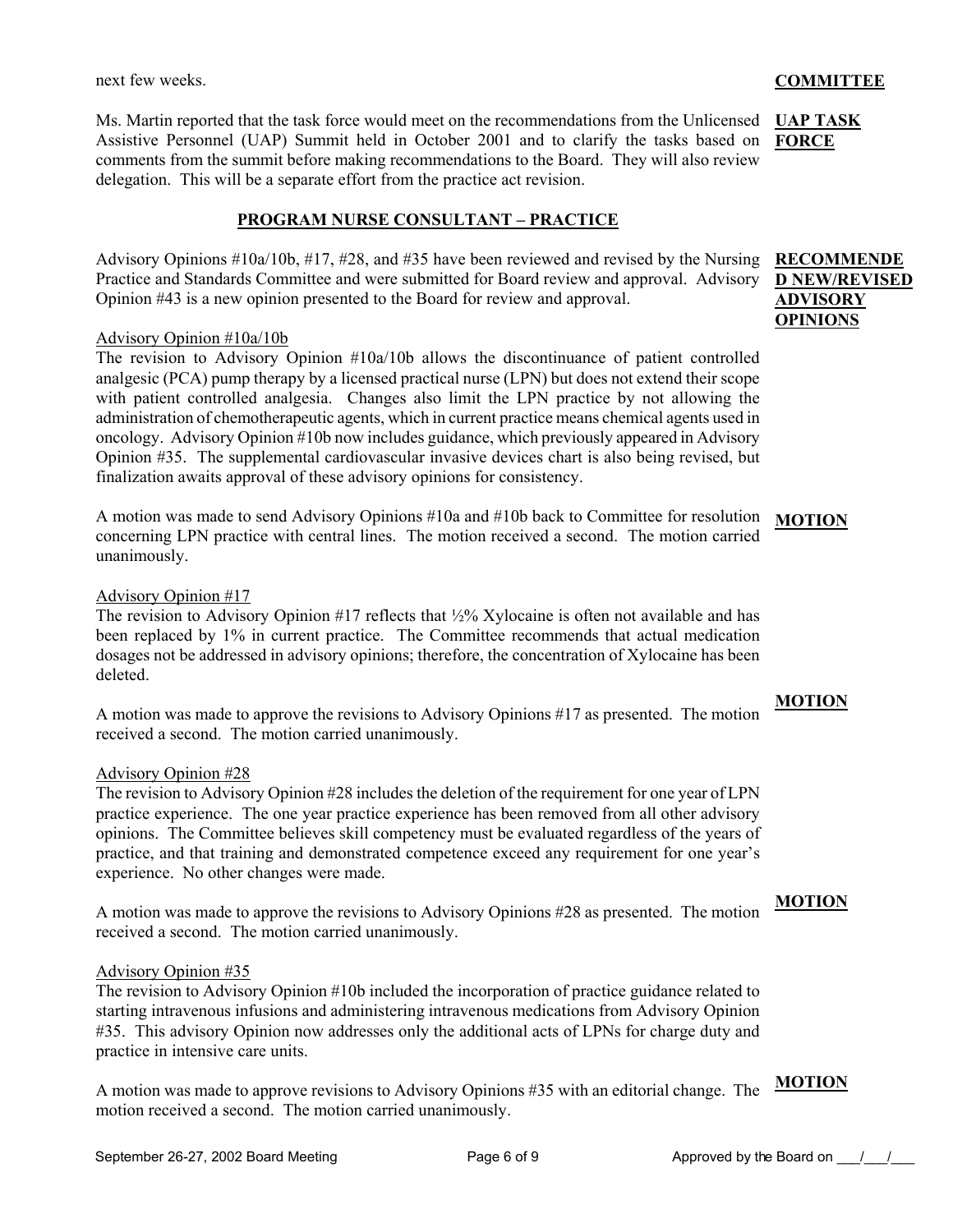#### Advisory Opinion #43

This is a new advisory opinion based on a request by the United States Department of Transportation (US DOT) and attorneys representing clients in trucking and health care. Due to a citation by US DOT for allowing registered nurses (RN) to perform US DOT medical examinations, the Board was asked whether RNs could function as licensed medical examiners under federal regulations. The federal regulation states, "Medical examiner means a person who is licensed, certified, and /or registered, in accordance with applicable State laws and regulations, to perform physical examinations. The term includes, but is not limited to, doctors of medicine, doctors of osteopathy, physician assistants, advanced practice nurses, and doctors of chiropractic." The Committee has read extensively and heard from industry attorneys, physician, RNs, occupational health consultants, advanced practice registered nurses (APRN), the Board administrator and attorney, trucking companies and trucking advocacy group. Members of the Occupational Health Nursing Association Board were surveyed and the overwhelming consensus was that a medical examiner had to be in one of the health care provider categories defined in the regulation. A Committee task force was appointed. There are many versions of the US DOT medical/physical examination forms being used and modified but all are based on the same federal regulations. In South Carolina, Board of Education Transportation Regulation 43-80N requires school bus drivers to be examined by a medical physician. There is some confusion on the difference between performing a nursing assessment versus performing a physical or medical examination as defined in federal regulation. There is pending litigation with the trucking companies concerning RNs who are performing these examinations in South Carolina. The Committee considered this practice question as to what is safe and competent nursing practice based upon the requirements set by the U.S. Department of Transportation and not the peripheral issues. The Committee has given this question due process and unanimously recommends the Board advise that US DOT examinations are not within the scope of practice for RNs who are not also APRN.

A motion was made to approve Advisory Opinions #43. The motion received a second. The motion carried unanimously.

#### **REGULATORY COMPLIANCE MANAGER**

The Board reviewed the Findings of Fact, Conclusions of Law and Recommendations for cases **CERTIFIED**  heard by the Hearing Panel.

**PANEL REPORTS**

**MOTION**

Dr. Whiting and Ms. Martin recused themselves on cases #6.4a and #6.4b because they had served on the Investigative Review Committee for these cases. A quorum was present for review and voting on all cases.

6.4a Although properly notified, Respondent did not appear to respond to questions from the Board. The Hearing Panel found that Respondent was in violation of Section 40-33-935(g)(Supp. 2001) and Regulation 91-19(c)(3). The Hearing Panel recommended that the probation imposed by the Board order dated November 29, 2001 be extended for an additional six months and that within thirty days of the Board's final order, Respondent pay a \$50 civil penalty.

A motion was made to accept the Hearing Panel's Findings of Fact, Conclusions of Law and Recommendations. The motion received a second. The motion carried unanimously. **MOTION**

6.4b Although properly notified, Respondent did not appear to respond to questions from the Board. The Hearing Panel found that Respondent was in violation of Sections 40-33-935(b), (f), and  $(g)(Supp.2001)$  and Regulations  $91-19(c)(3)(b)$ ,  $(c)$ ,  $(f)$ ,  $(i)$ , and  $(p)$ . The Hearing Panel recommended that Respondent's license be revoked.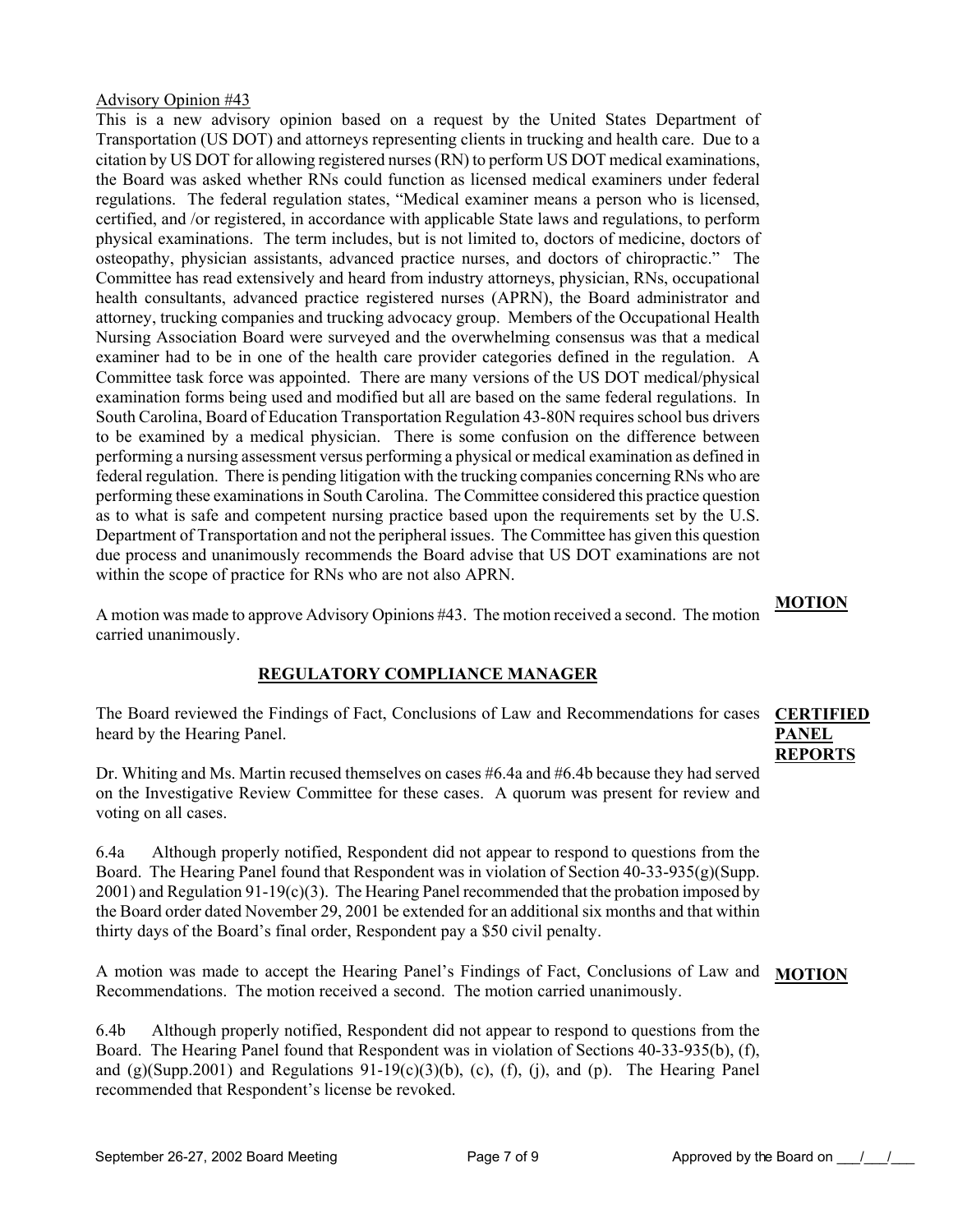A motion was made to accept the Hearing Panel's Findings of Fact, Conclusions of Law and Recommendations. The motion received a second. The motion carried unanimously.

6.4c Although properly notified, Respondent did not appear to respond to questions from the Board. The Hearing Panel found that Respondent was in violation of §§40-33-935(b) and (g) (Supp.2001). The Hearing Panel recommended Respondent's license be suspended for a period of not less than six months, provide that said suspension may be immediately stayed and Respondent's license reinstated on a probationary status for a period of six months. However, prior to the suspension being stayed, it shall be required that Respondent be evaluated by the Recovering Professionals Program (RPP) and that a written report and recommendation be provided to the Board which addresses the Respondent's ability to practice safely, and recommendation for monitoring and/or treatment and that Respondent be required to comply with any and all recommendations made by the RPP.

A motion was made to accept the Hearing Panel's Findings of Fact, Conclusions of Law and Recommendations. The motion received a second. The motion carried unanimously. **MOTION**

#### **NURSE CONSULTANT – EDUCATION**

Central Carolina Technical College Associate Degree Nursing Program (CCT) requested approval to employ a faculty member, Letra Davis-McDuffie, without a master's degree in nursing. Dr. Whiting recused herself from discussion and voting.

Ms. Davis-McDuffie is currently teaching in Central Carolina Technical College's Practical Nursing Program and is pursuing a Masters of Science in Nursing degree through the University of Phoenix. The College and Ms. Davis-McDuffie have entered into a Memorandum of Understanding (MOU) which commits her to timely completion of the degree, college assignment of a mentor, and her assignment to courses that require team teaching effort without course management responsibilities. This MOU will become effective if the Board of Nursing approves this request. Central Carolina Technical College has also agreed to provide some financial assistance for the course work.

A motion was made to approve Letra Davis-McDuffie as a faculty member for Central Carolina Technical College Associate Degree Nursing Program contingent upon her compliance with the Memorandum of Understanding. The motion received a second. The motion carried unanimously.

#### Orangeburg-Calhoun Technical College Practical Nursing Program

The Board reviewed the survey report and program nurse consultant recommendations for Orangeburg/Calhoun Technical College Associate Degree Nursing program conducted on June 20, 2002.

A motion was made to continue full approval for three years for Orangeburg/Calhoun Technical College Associate Degree Nursing program. The motion received a second. The motion carried unanimously.

Ms. Purvis reported that she had just received a letter from Jane T. Upshaw, Ph.D. of the University of South Carolina-Beaufort regarding their intent to establish a generic bachelor of science in nursing degree program. Dean Upshaw reported that the steps in this process are taking longer than anticipated. A new time line is being developed.

#### **Friday, September 27, 2002**

#### **NURSE CONSULTANT – LICENSING**

**MOTION**

#### **MOTION**

#### **SURVEY VISIT REPORTS:**

#### **MOTION**

**INTENT TO ESTABLISH GENERIC BSN PROGRAM**